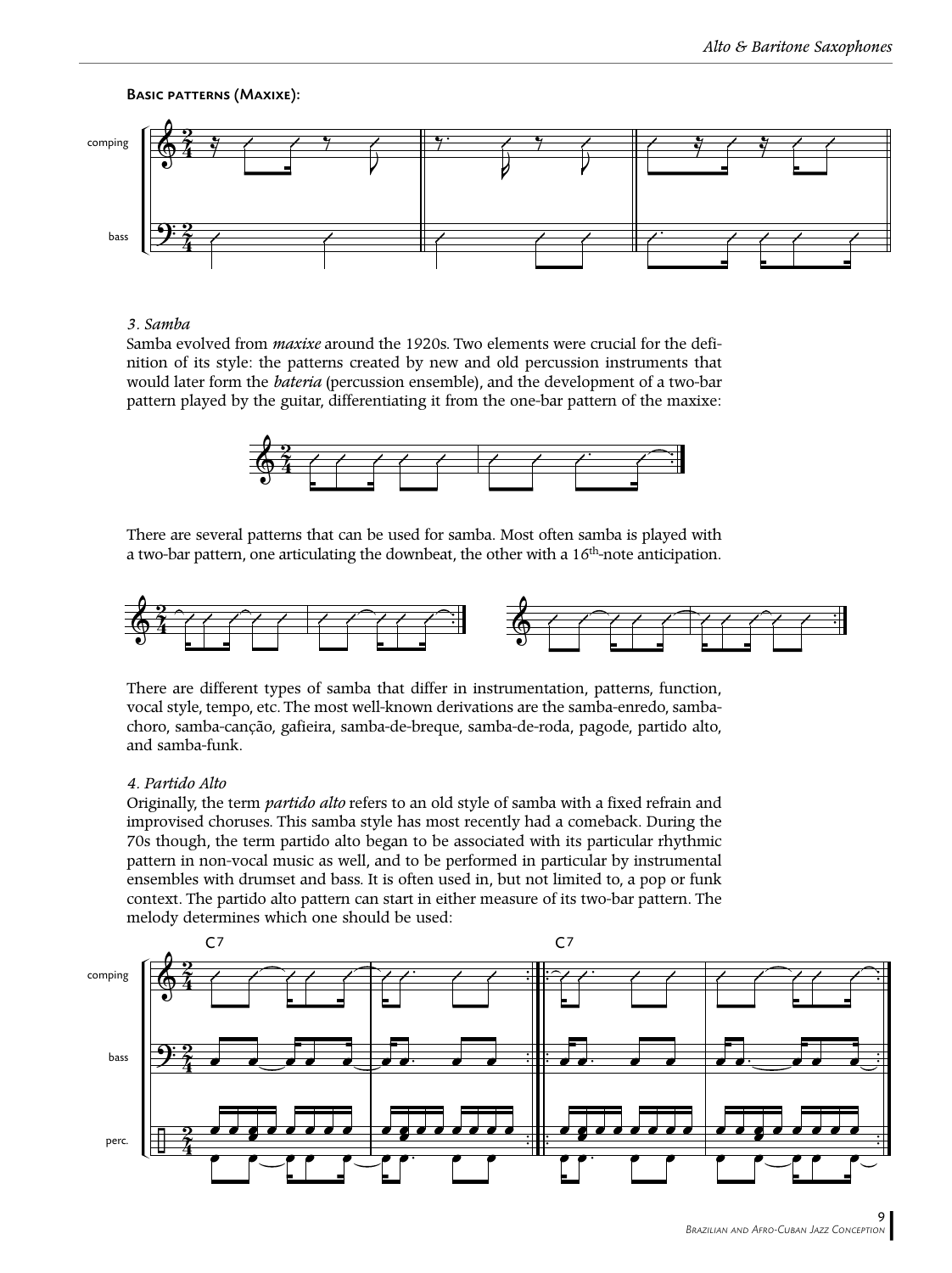# II. CUBAN

Unlike Brazilian music, Cuban music evolves around a two-measure rhythmic pattern called *clave*.

The clave is a rhythmic cell that is organized in either 2–3 or 3–2 patterns. They are the basis of complex polyrhythmic structures in Cuban music, into which the other rhythmic and melodic elements should fit. The pattern of the clave is played on a pair of round wood sticks, also named claves.

# Son Claves:



#### *1. Son and Son-Montuno*

Many Afro-Cuban music styles have their roots in the son. There are many types of son: afro-son, guajira-son, rumba-son, and others, including what we know today as Salsa. The son is characterized by the clave, and the tumbao, a typical bass line and conga pattern. Note that the bass line always anticipates the bar line by one quarternote.



*O = Open tone P = Palm T = Finger tips S = Slap*

If the piano plays a pattern called montuno, then the style is referred to as son-montuno.



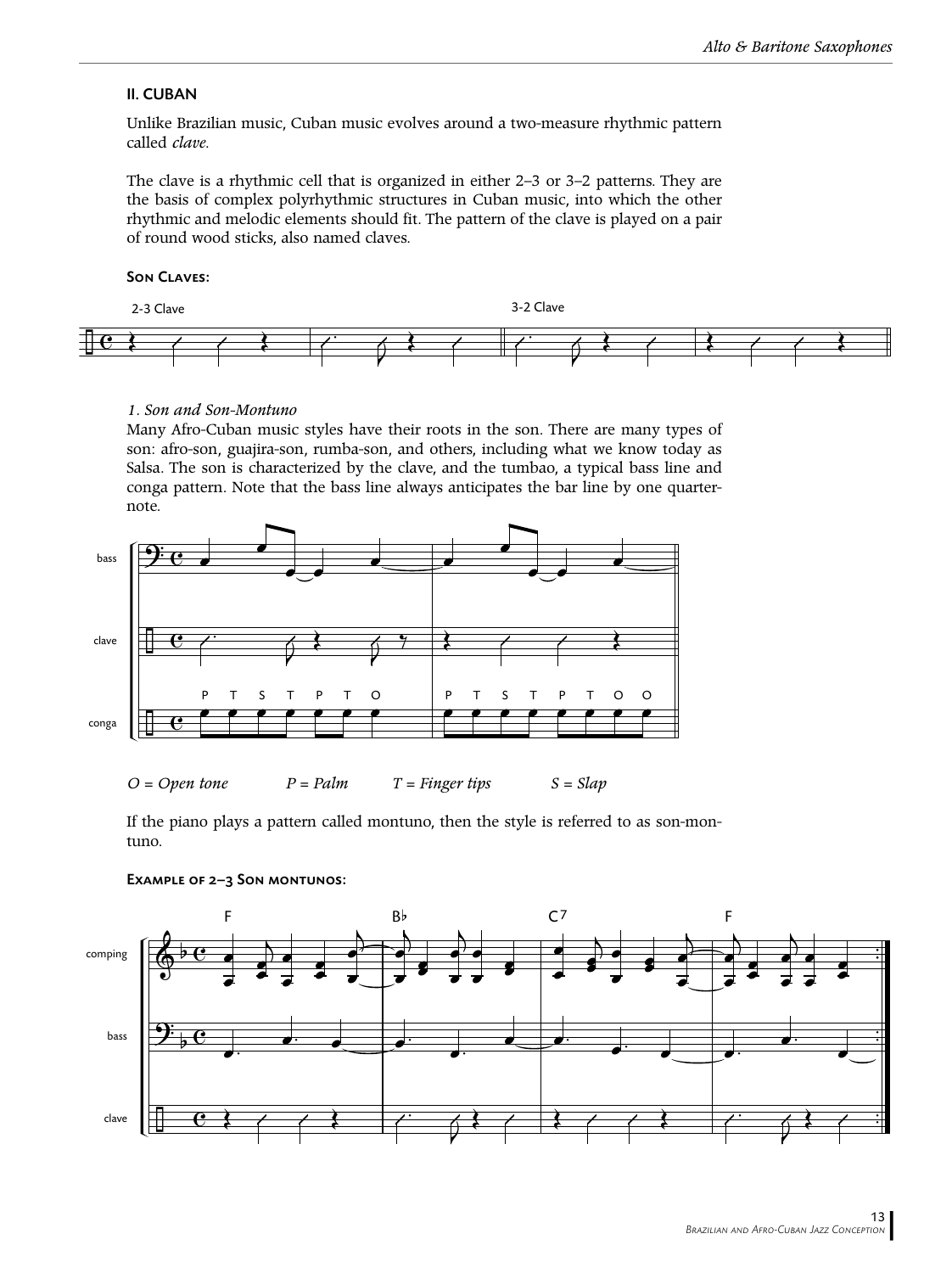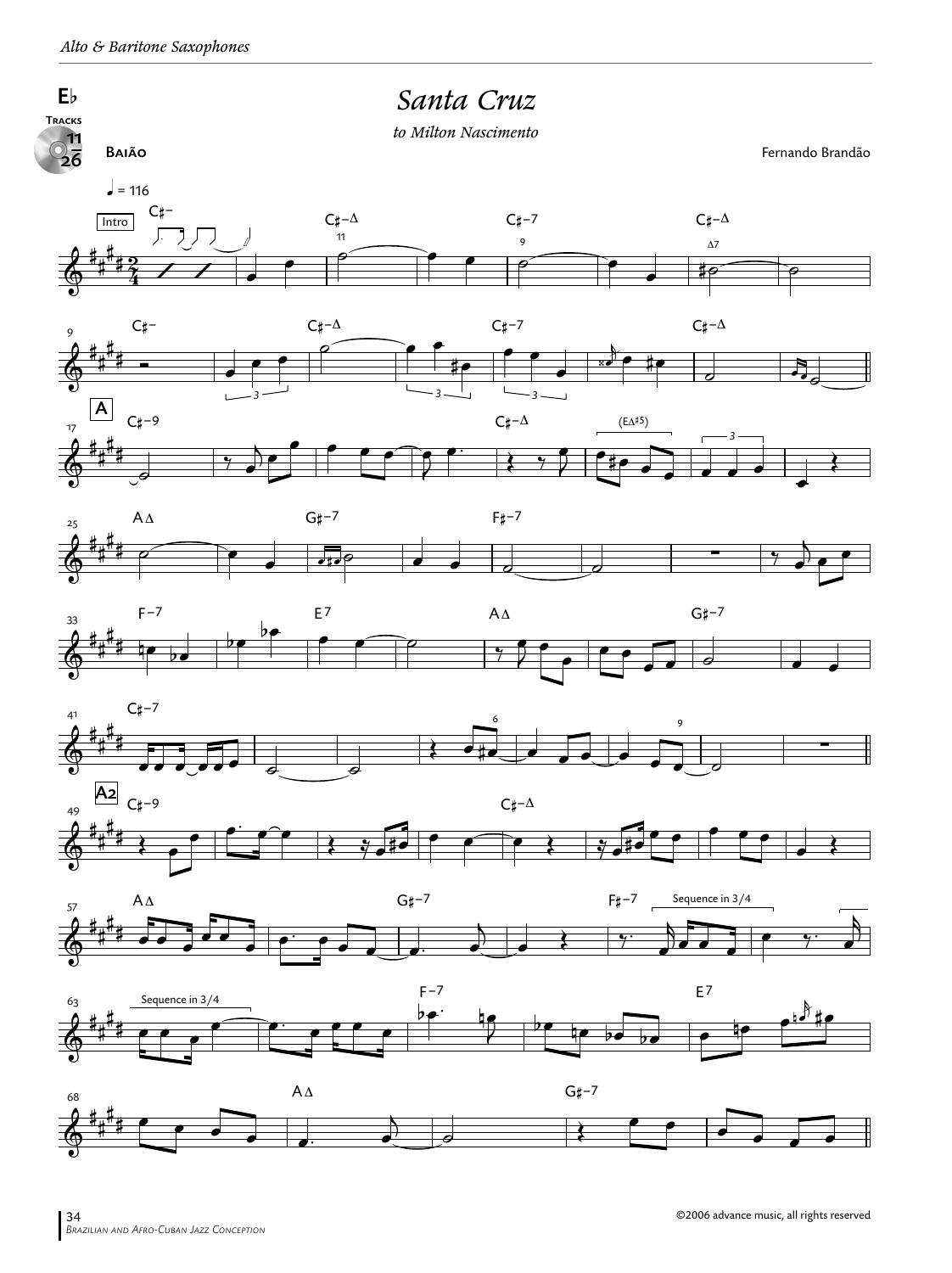

©2006 advance music, all rights reserved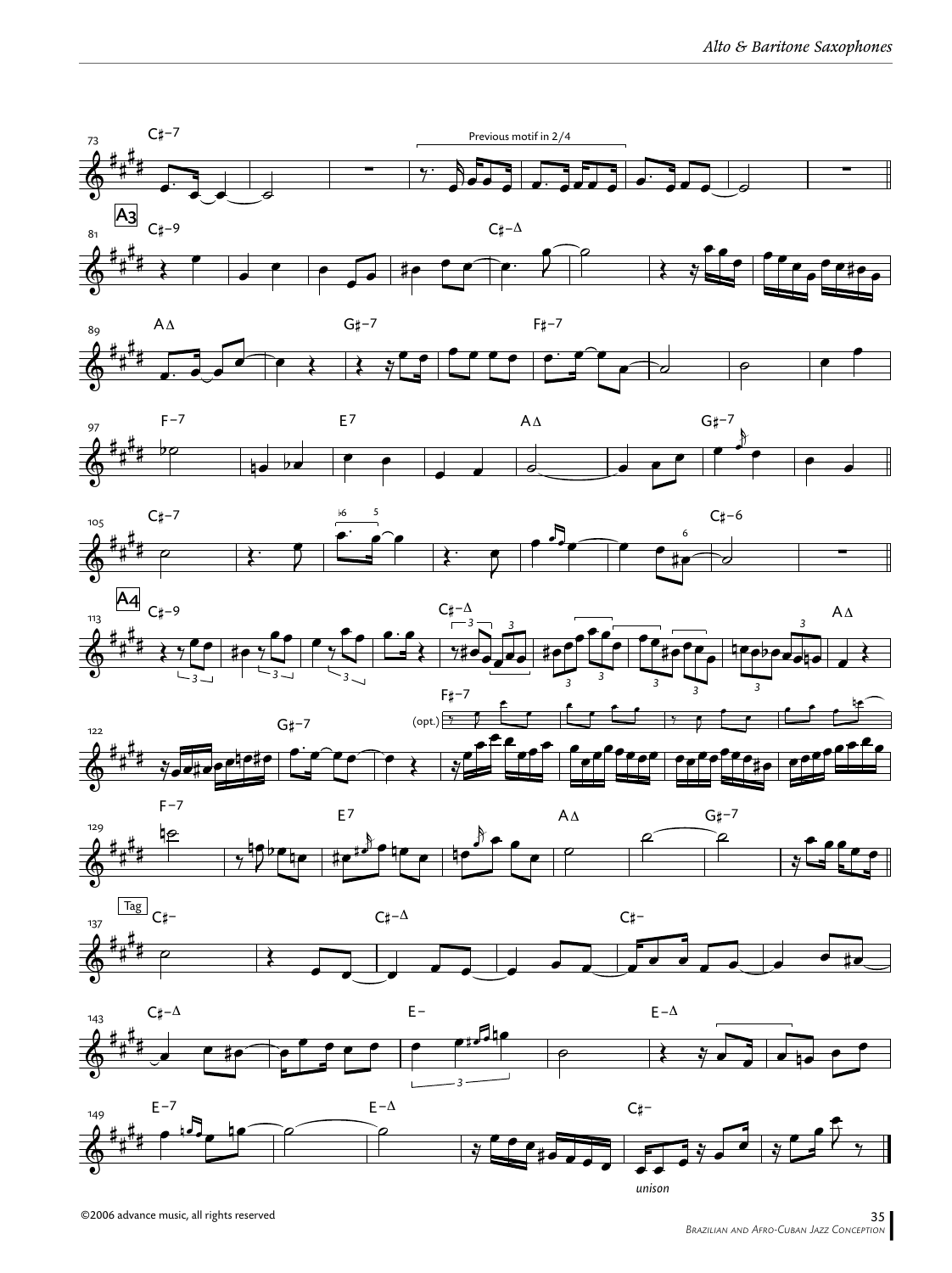# SANTA CRUZ (p. 34)

*Points of interest:*

- Use of  $-(\Delta 7)$  chord.
- F–7 E7 brings color to otherwise diatonic harmonic progression (AΔ7, G#–7 and  $F+-7$  in  $C+-$  key).
- Use of 3/4 phrases in mm. 61–63.
- Variety of rhythmic ideas:



• Mm. 107 and 111: both minor and major sixth appear below the C#–7. Note the different contexts: tension-resolution in m. 107 and sustained tension in m. 111.

## *Exercises:*

- 1. Explore the rhythmic motives above in your improvisation.
- 2. Memorize and transpose the phrases in the following measures to at least two other keys:
	- 61–65; 87–90; 117–129; 125–128

#### BANGU (p. 36)

*Points of interest:*

- To facilitate reading, the 7/4 time signature is subdivided in  $2/2 + 3/4$  with dotted barlines.
- Simple harmonic progression mostly with Dorian modes.
- Rhythmic and melodic variations:
	-



• m. 7 compared to m. 8 (see below)



- m. 13 compared to m. 14
- m. 17 compared to m. 18
- m. 35 compared to m. 36